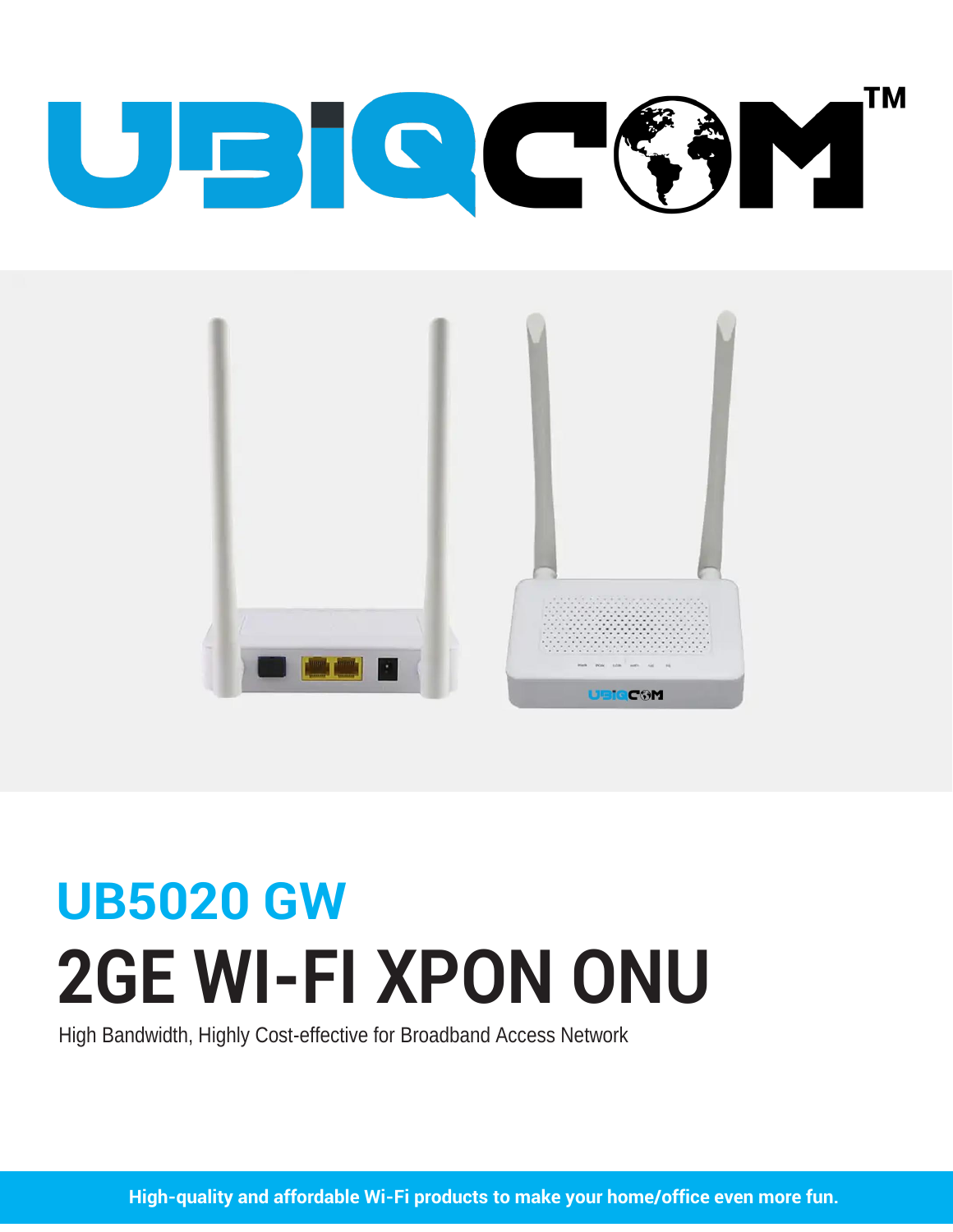# **Brief Views**

**UB5020 GW** dual-mode ONU supports EPON and GPON two modes access. The ONU automatically switches into the corresponding PON mode by identifying the local OLT mode to complete GPON or EPON adaptive access.

**UB5020 GW** has a high reliability and provides quality of service guarantee, easy management, flexible expansion and networking. It fully meets the ITU-T and IEEE technical standards and has good compatibility with third party OLT.

**UB5020 GW** integrates wireless function which meets 802.11 b/g/n technical standards. It has two external high gain omnidirectional antennas, the wireless transmission rate up to 300Mbps. It has the characteristics of strong penetrating power and wide coverage. It can provide users with more efficient data transmission security.

### **Functional Feature**

- $\triangleright$  In compliant with IEEE802.3ah and ITU T G.984 standard
- $\triangleright$  Support ONU auto-discovery/Link detection/remote upgrade of software
- $\triangleright$  Meet 802.11 b/g/n technical standards
- $\triangleright$  Support VLAN transparent, tag configuration
- $\triangleright$  Support multicast function
- Support DHCP/Static/PPPOE internet mode
- $\triangleright$  Support port-binding
- ▶ Support OAM/OMCI+TR069 remote management
- $\triangleright$  Support data encryption and decryption function
- $\triangleright$  Support Dynamic Bandwidth Allocation (DBA)
- $\triangleright$  Support MAC filter and URL access control
- $\triangleright$  Support power-off alarm function , easy for link problem detection
- $\triangleright$  Specialized design for system breakdown prevention to maintain stable system
- EMS network management based on SNMP ,convenient for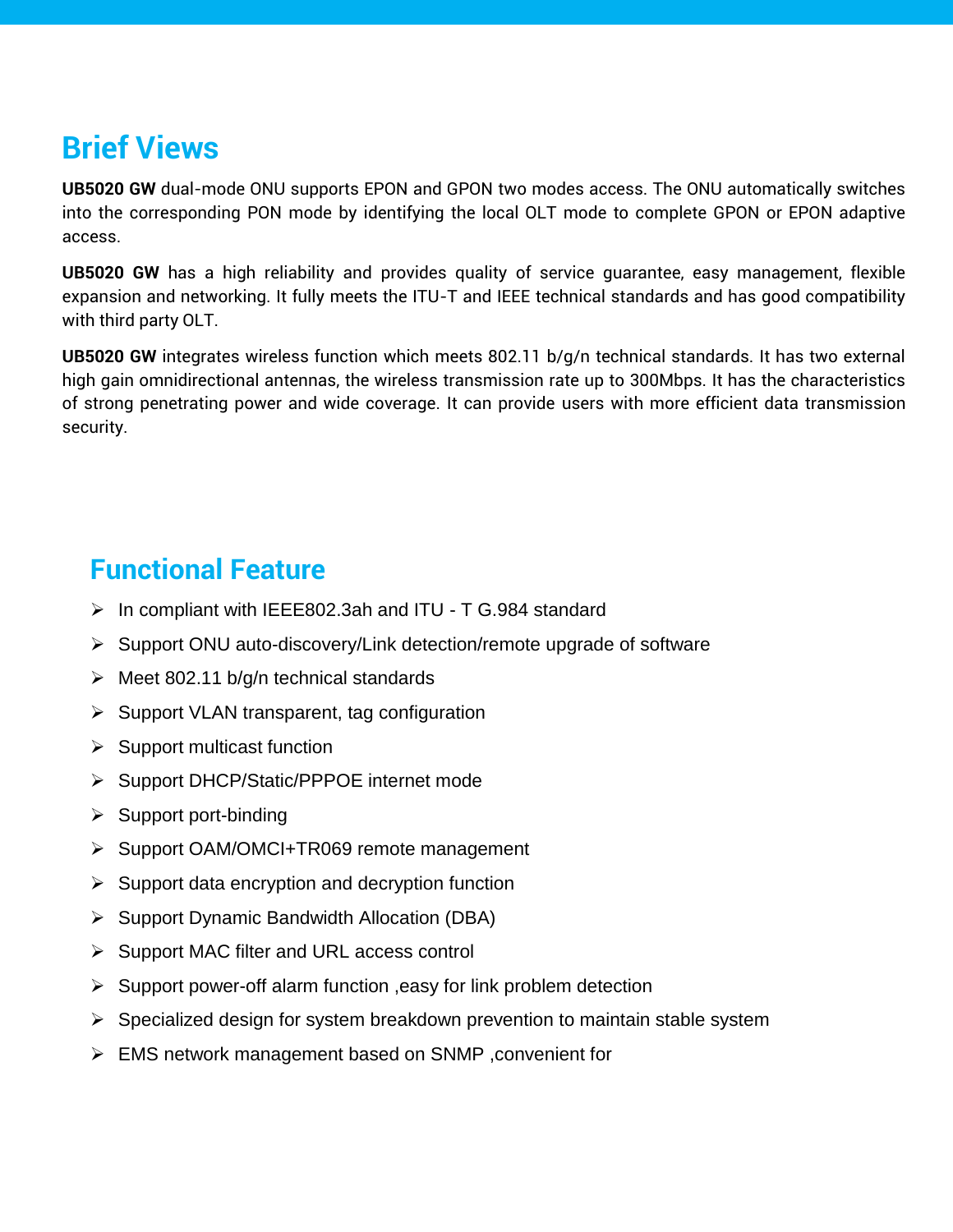## **Product Interface and LED Definitions**





| <b>Indicator</b> |            |                             | <b>Description</b>                                                                                                                                 |
|------------------|------------|-----------------------------|----------------------------------------------------------------------------------------------------------------------------------------------------|
|                  | WIFI       | WIFI                        | Blinking: Data is being transmitted<br>On: WIFI function Open<br>Off: WIFI function Close                                                          |
| $\overline{2}$   | FE.        | <b>FE Port status</b>       | On: Ethernet connection is normal:<br>Blinking: Data is being transmitted<br>through the Ethernet port;<br>Off: Ethernet connection is not set up; |
| $\overline{3}$   | GE         | <b>GE Port status</b>       | On: Ethernet connection is normal:<br>Blinking: Data is being transmitted<br>through the Ethernet port;<br>Off: Ethernet connection is not set up; |
| $\overline{3}$   | LOS        | <b>XPON optical signals</b> | On: Optical power lower than receiver<br>sensitivity :<br>Off: Optical in normal                                                                   |
| $\overline{4}$   | <b>PON</b> | <b>ONT Register</b>         | On: Success to register to OLT<br>Blinking: In process of registering to OLT;<br>Off: In process of registering to OLT;                            |
| 5                | <b>PWR</b> | Power status                | On: The ONU is power on;<br>Off: The ONU is Power off:                                                                                             |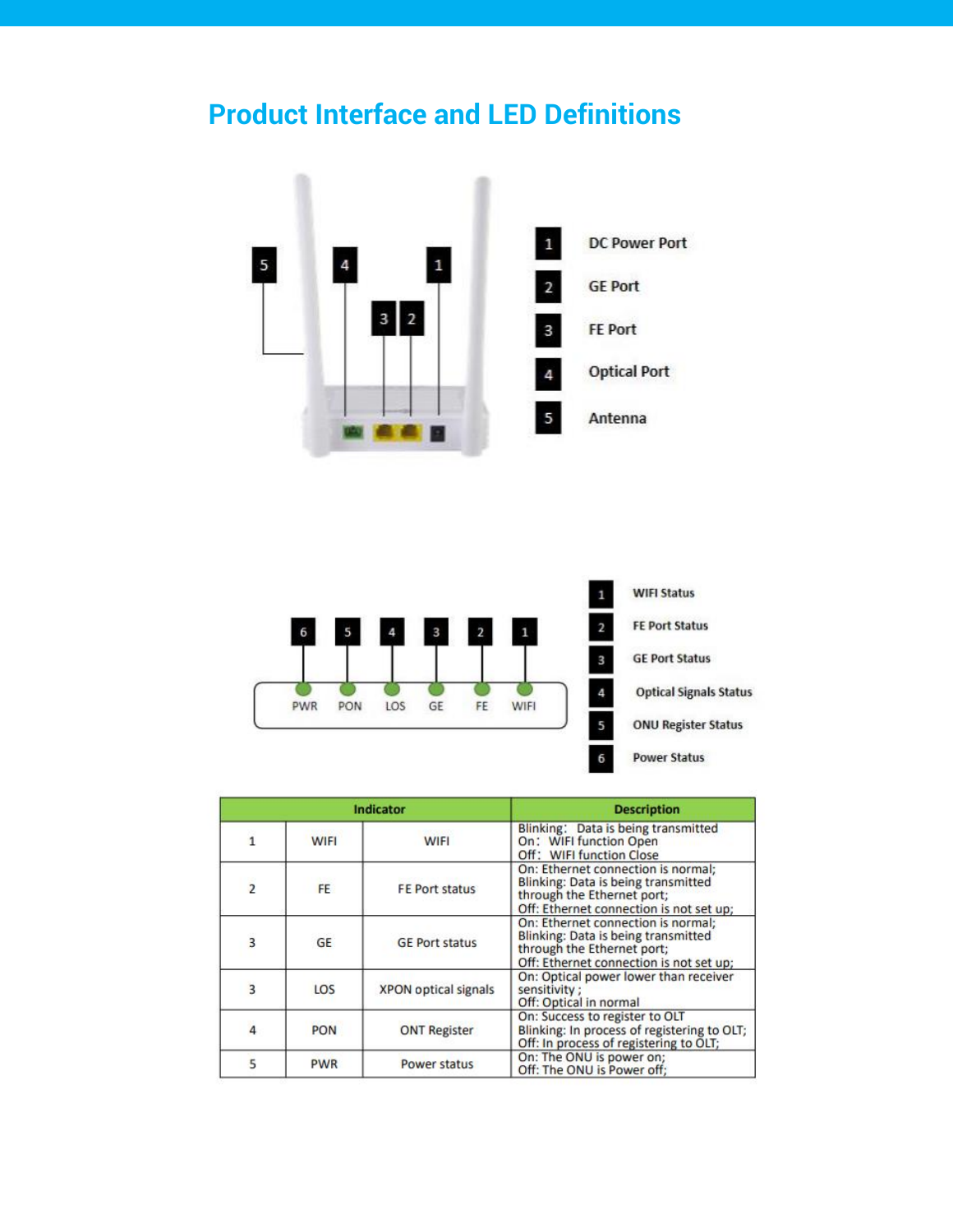# **Specification**

| Interface                | <b>EPON/GPON Interface</b><br>SC/UPC single mode single fiber<br>GPON: FSAN G.984.2 standard, Class B+<br>EPON: 1000BASE-PX20+ symmetric<br>GPON: 2.488Gbps/1.244Gbps downstream/upstream<br>EPON: 1.25Gbps downstream/upstream Wavelength: Transmit: 1310nm<br>Receiver: 1490nm Receiving sensitivity: GPON: -28dBm<br>EPON: -27dBm Saturated power: GPON: -8dBm EPON: -3dBm<br>Transmitting power: GPON: 0.5~5dBm EPON:0~ 4dBm |  |
|--------------------------|----------------------------------------------------------------------------------------------------------------------------------------------------------------------------------------------------------------------------------------------------------------------------------------------------------------------------------------------------------------------------------------------------------------------------------|--|
|                          | <b>Ethernet Interface</b><br>1*10/100/1000M and 1*10/100M auto-negotiation Full/half duplex mode<br>RJ45 connector<br>Auto MDI/MDI-X<br>100m distance                                                                                                                                                                                                                                                                            |  |
|                          | <b>Power Interface</b><br>12V DC Power supply                                                                                                                                                                                                                                                                                                                                                                                    |  |
| Network Management       | <b>Management Mode</b><br>OMCI, OAM, TR069, WEB, Telnet<br><b>Management Function</b><br>Status monitor, Configuration management, Alarm management, Log<br>management                                                                                                                                                                                                                                                           |  |
| <b>Physical Features</b> | <b>Power</b><br><4W, 12V/0.5A power supply adapter<br><b>Physical Specifications</b><br>Item Dimension: $228mm(L) x108mm(W) x 28mm(H)$<br>Item Net Weight: about 136g<br><b>Environmental Specifications</b><br>Operating temperature: 0 to 40°C<br>Operating humidity: 10% to 90%(Non-condensing)                                                                                                                               |  |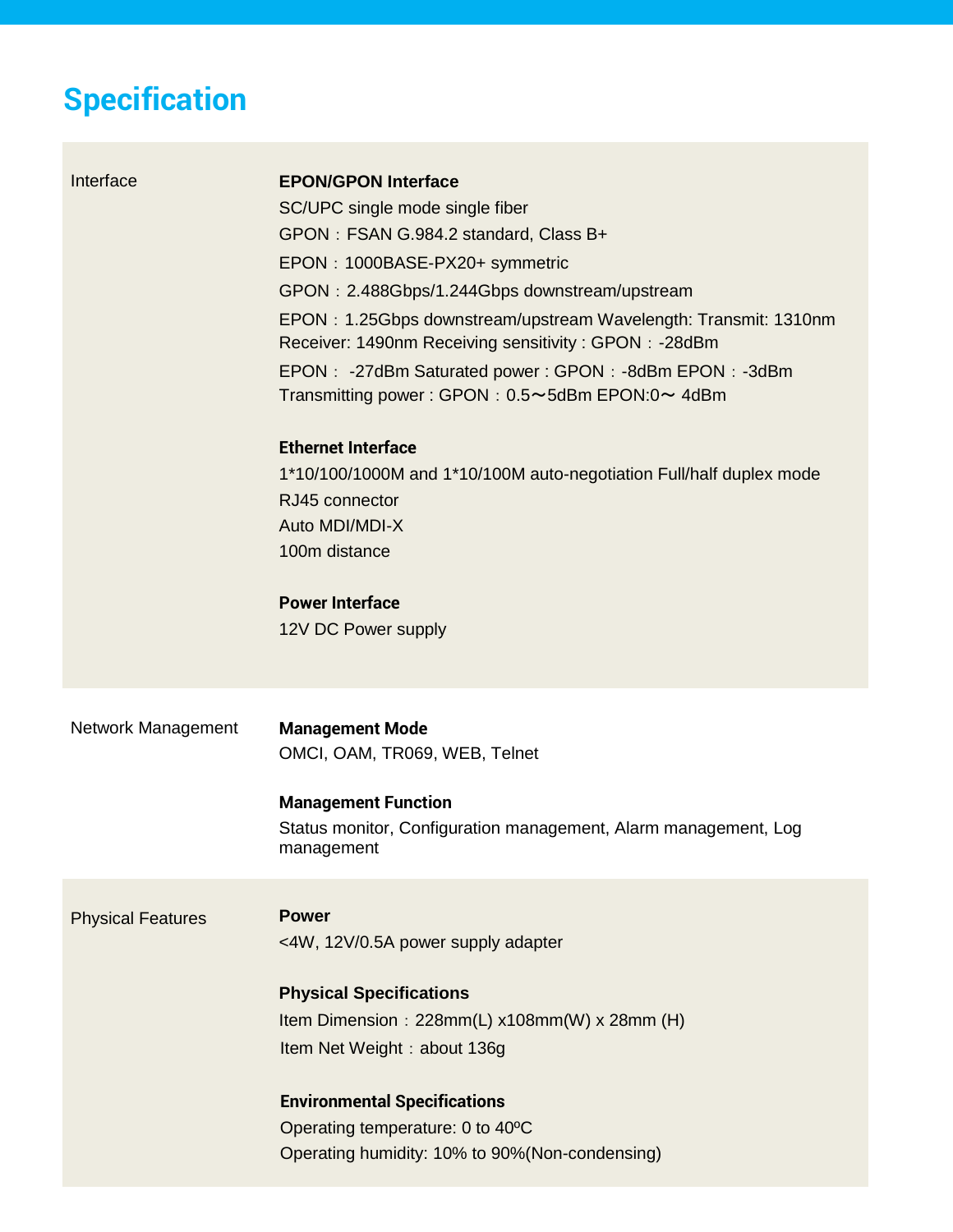### **WIFI Specification**

**Performance** parameters

**Operating Mode :** Router or bridge

**Technical standard :** IEEE802.11b/g/n

**Frequency :** 2.412 ~ 2.472 GHz

**Antenna gain :** 5dBi

#### **Support rate**

802.11b: 1, 2, 5.5, 11Mbps 802.11g: 6, 9, 12, 24, 36, 48, 54Mbps 802.11n: max rate 300Mbps

#### **Channel**

2.4GHz Channel:1,2,3,4,5,6,7,8,9,10,11,12,13

#### **Modulation mode**

11b:DSSS: DBPSK(1Mbps),DQPSK(2Mbps),CCK(5.5/11Mbps) 11g: OFDM:BPSK(6/9Mbps), QPSK(12/18Mbps),16QAM(24/36Mbps) Q64QAM(48/54Mbps) 11n: MIMO-OFDM:BPSK, QPSK, 16QAM, 64QAM

#### **Receive sensitivity**

11Mbps:≤-90dBm 54 Mbps:≤-76dBm HT20 MCS7:≤-73dBm HT40 MCS7:≤-70dBm

**Transmit power :** 802.11n: 17dBm

**Encryption mode:** AES, TKIP, WPA, WPA2, WPA-PSK/WPA2-PSK